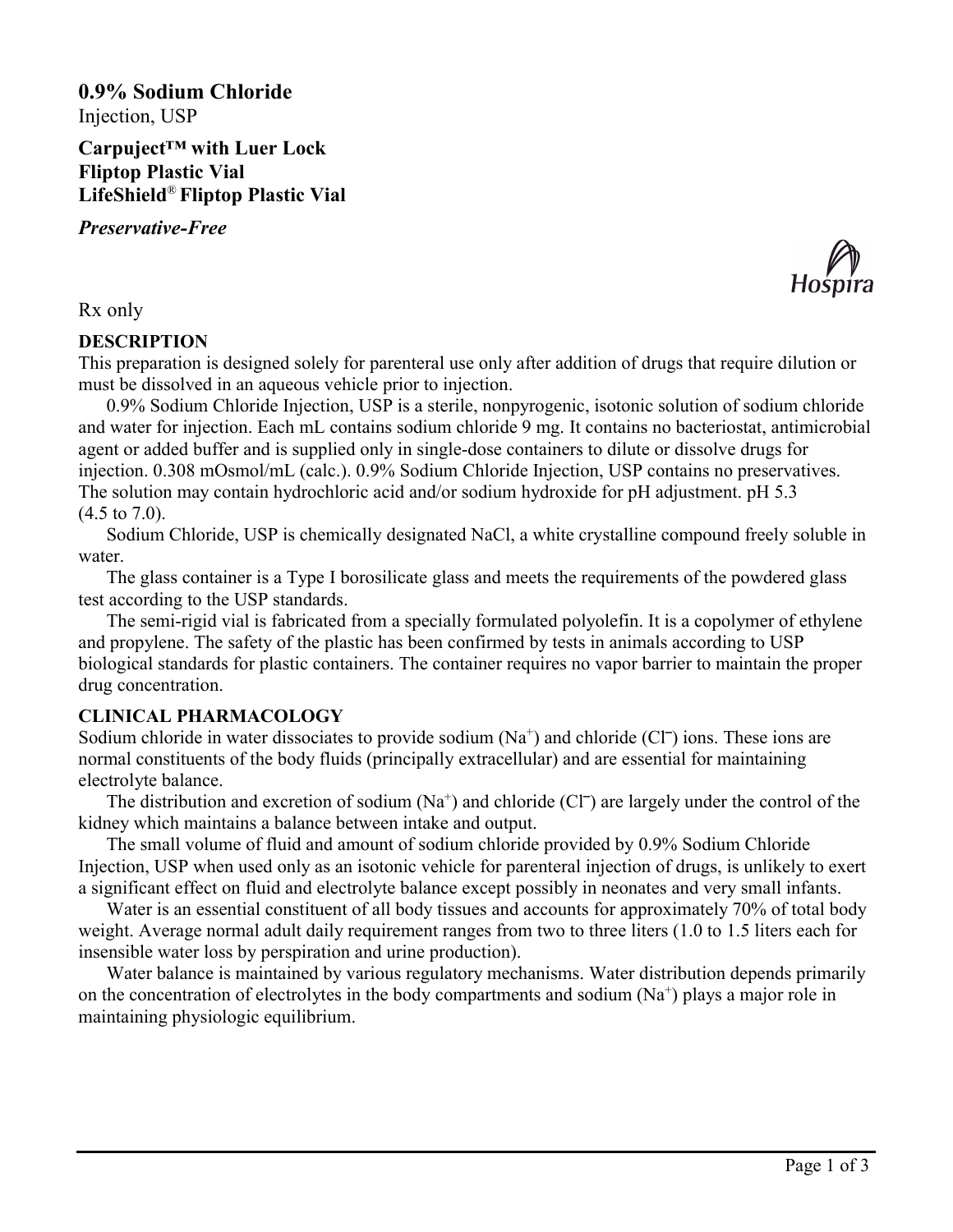## **INDICATIONS AND USAGE**

This parenteral preparation is indicated only for diluting or dissolving drugs for intravenous, intramuscular or subcutaneous injection, according to instructions of the manufacturer of the drug to be administered.

#### **PRECAUTIONS**

Consult the manufacturer's instructions for choice of vehicle, appropriate dilution or volume for dissolving the drugs to be injected, including the route and rate of injection.

Inspect reconstituted (diluted or dissolved) drugs for clarity (if soluble) and freedom from unexpected precipitation or discoloration prior to administration.

*Pregnancy:* Animal reproduction studies have not been conducted with 0.9% Sodium Chloride Injection, USP. It is also not known whether sodium chloride injection containing additives can cause fetal harm when administered to a pregnant woman or can affect reproduction capacity. Sodium chloride injection containing additives should be given to a pregnant woman only if clearly needed.

*Pediatric Use:* The safety and effectiveness in the pediatric population are based on the similarity of the clinical conditions of the pediatric and adult populations. In neonates or very small infants the volume of fluid may affect fluid and electrolyte balance.

#### **Drug Interactions**

Some drugs for injection may be incompatible in a given vehicle, or when combined in the same vehicle or in a vehicle containing benzyl alcohol. Consult with pharmacist, if available.

Use aseptic technique for single or multiple entry and withdrawal from all containers.

When diluting or dissolving drugs, mix thoroughly and use promptly.

Do not store reconstituted solutions of drugs for injection unless otherwise directed by the manufacturer of the solute.

Do not use unless the solution is clear and seal intact. Do not reuse single-dose containers, discard unused portion.

### **ADVERSE REACTIONS**

Reactions which may occur because of this solution, added drugs or the technique of reconstitution or administration include febrile response, local tenderness, abscess, tissue necrosis or infection at the site of injection, venous thrombosis or phlebitis extending from the site of injection and extravasation.

If an adverse reaction does occur, discontinue the infusion, evaluate the patient, institute appropriate countermeasures, and if possible, retrieve and save the remainder of the unused vehicle for examination.

### **OVERDOSAGE**

Use only as a diluent or solvent. This parenteral preparation is unlikely to pose a threat of carbohydrate, sodium chloride or fluid overload except possibly in neonates or very small infants. In the event these should occur, re-evaluate the patient and institute appropriate corrective measures. See **PRECAUTIONS** and **ADVERSE REACTIONS**.

### **DOSAGE AND ADMINISTRATION**

The volume of the preparation to be used for diluting or dissolving any drug for injection, is dependent on the vehicle concentration, dose and route of administration as recommended by the manufacturer. This parenteral should be inspected visually for particulate matter and discoloration prior to administration, whenever solution and container permit.